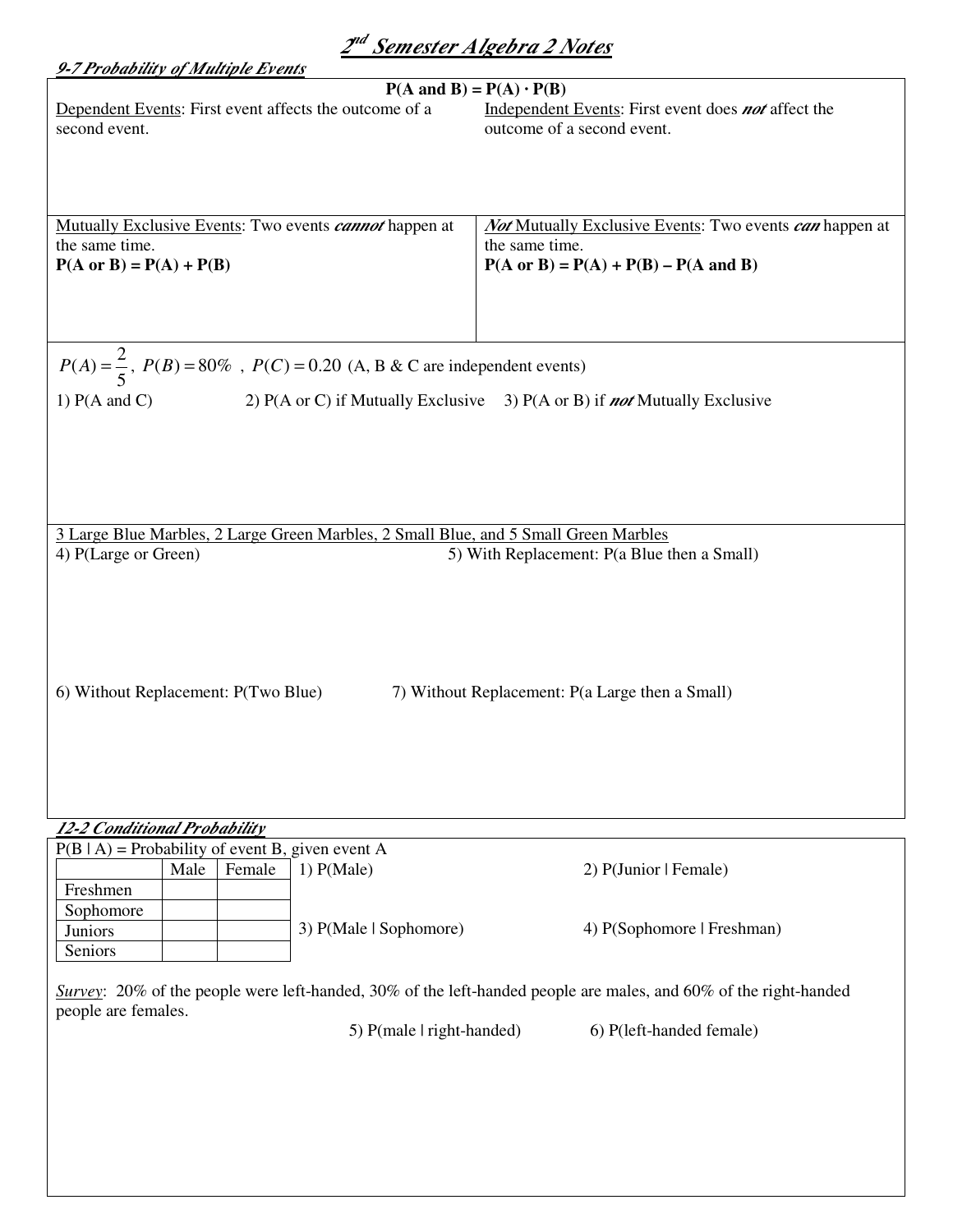| <b>12-4 Standard Deviation:</b> How much values in a data set vary (deviate) from the mean.                                           |                                |                                    |                                                                                                                                          |
|---------------------------------------------------------------------------------------------------------------------------------------|--------------------------------|------------------------------------|------------------------------------------------------------------------------------------------------------------------------------------|
| Standard Deviation = $\sigma = \sqrt{\frac{(1^{st} + -Mean)^2 + (2^{nd} + -Mean)^2 + (Last + -Mean)^2}{n}}$ , $n = \text{\#}of terms$ |                                |                                    |                                                                                                                                          |
| 1. Standard Deviation: 7, 12, 1, 4                                                                                                    |                                |                                    |                                                                                                                                          |
|                                                                                                                                       |                                |                                    |                                                                                                                                          |
|                                                                                                                                       |                                |                                    | 2. Which of the following set of data will probably have the <i>largest</i> standard deviation and which will have the <i>smallest</i> ? |
| a) 13, 20, 10, 5, 27, 12                                                                                                              | b) 26, 21, 24, 23, 25, 17      | c) 10, 15, 30, 41, 2, 1            | d) 18, 90, 87, 31                                                                                                                        |
| 3. Variance: 10, 2, 7, 3, 13 ( <i>Variance</i> = $\sigma^2$ )                                                                         |                                |                                    |                                                                                                                                          |
|                                                                                                                                       |                                |                                    |                                                                                                                                          |
| <b>Exponent Properties</b>                                                                                                            |                                |                                    |                                                                                                                                          |
| $a^m \cdot a^n =$                                                                                                                     | $x^3 \cdot x^2 =$              | $(-5x^3y)(6x^2y^7) =$              |                                                                                                                                          |
| $(a^m)^n =$                                                                                                                           | $(x^2)^3 =$                    | $3x^7(x^5)^2 =$                    |                                                                                                                                          |
| $\frac{a^m}{a^n} =$                                                                                                                   | $\frac{x^5}{x^3} =$            | $\frac{6x^6y^8}{9x^3y^7} =$        |                                                                                                                                          |
| $a^{-n} =$                                                                                                                            | $\frac{x^2}{x^5} =$            | $3^{-2} =$                         | $5x^{-4}y =$                                                                                                                             |
|                                                                                                                                       |                                |                                    |                                                                                                                                          |
| $(ab)^n =$                                                                                                                            | $(-2x)^3 =$                    | $(x^5y^{-3})^{-4} =$               |                                                                                                                                          |
| $\boldsymbol{a}$<br>$\setminus b$                                                                                                     | $\left(\frac{x}{5}\right)^2 =$ | $\frac{x^3}{x^3}$<br>$\mathbf{y}$  |                                                                                                                                          |
| $a^0 =$                                                                                                                               | $\frac{x^2}{x^2} =$            | $3x^0 =$                           | $(-5x)^0 =$                                                                                                                              |
|                                                                                                                                       |                                |                                    |                                                                                                                                          |
| <b>Radical Expressions and Rational Exponents</b>                                                                                     |                                |                                    |                                                                                                                                          |
| $x^{a'_b} = \sqrt[b]{x^a} = (\sqrt[b]{x})$                                                                                            | <b>Radical Notation:</b>       | <b>Rational Exponent Notation:</b> |                                                                                                                                          |

| 1. Simplify and rewrite in radical | 2. Simplify and rewrite in rational   |                         |
|------------------------------------|---------------------------------------|-------------------------|
| notation: $x^{6}$                  | exponent notation: $\sqrt[4]{x^{10}}$ | 3. Simplify: $36^{3/2}$ |
|                                    |                                       |                         |

# *7-5 Solving Square Roots*

Solve:  $\sqrt{2x-3} + 7 = 11$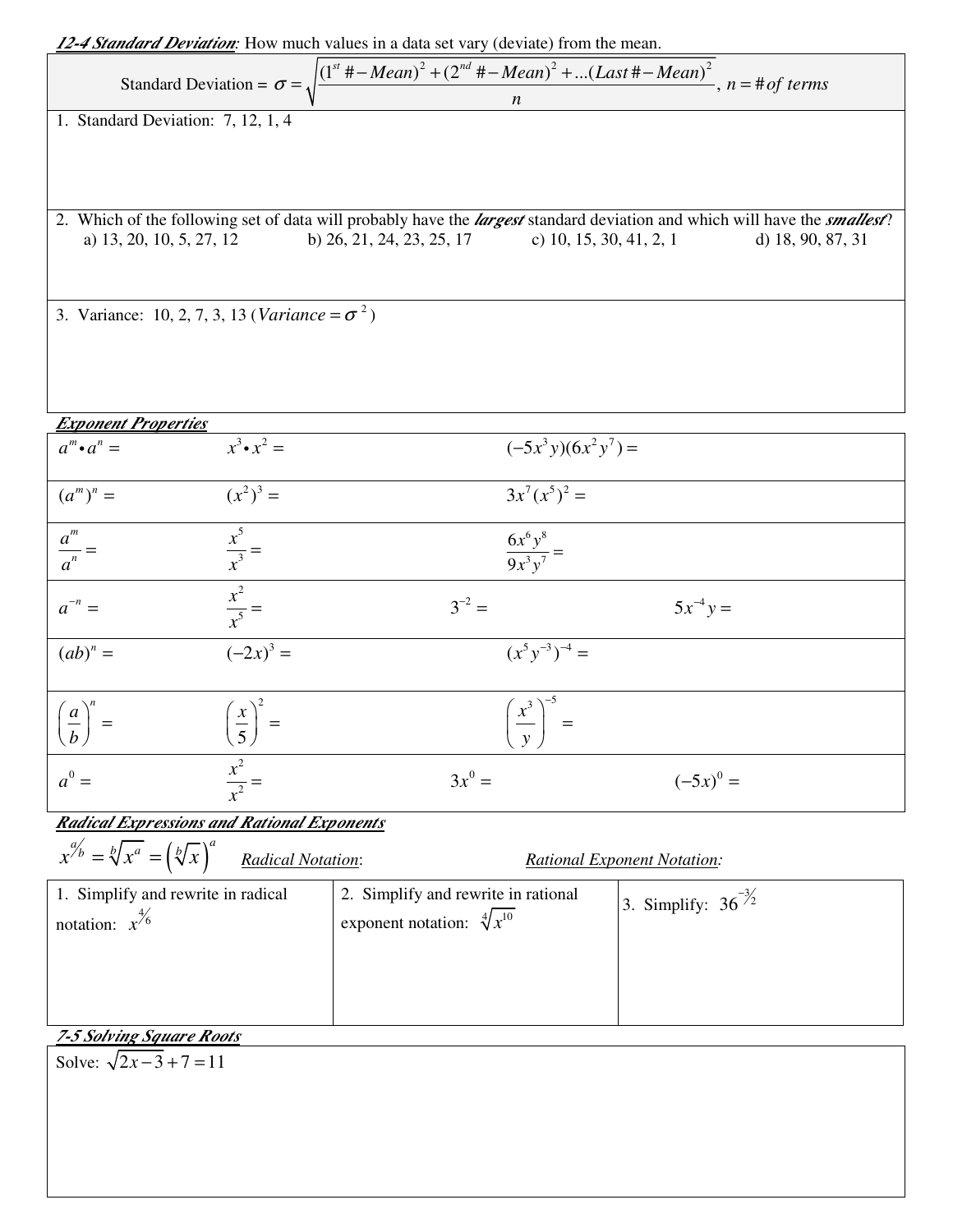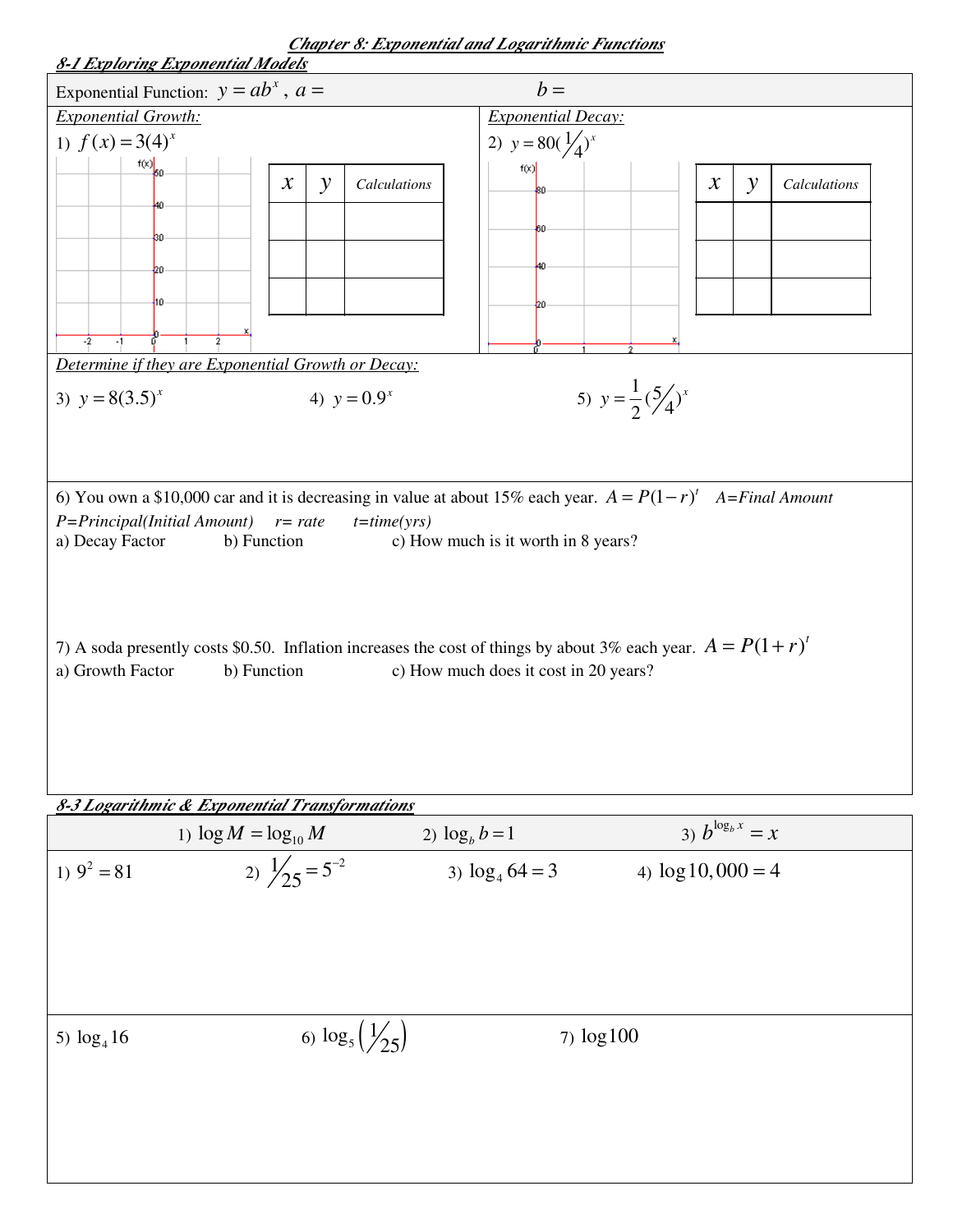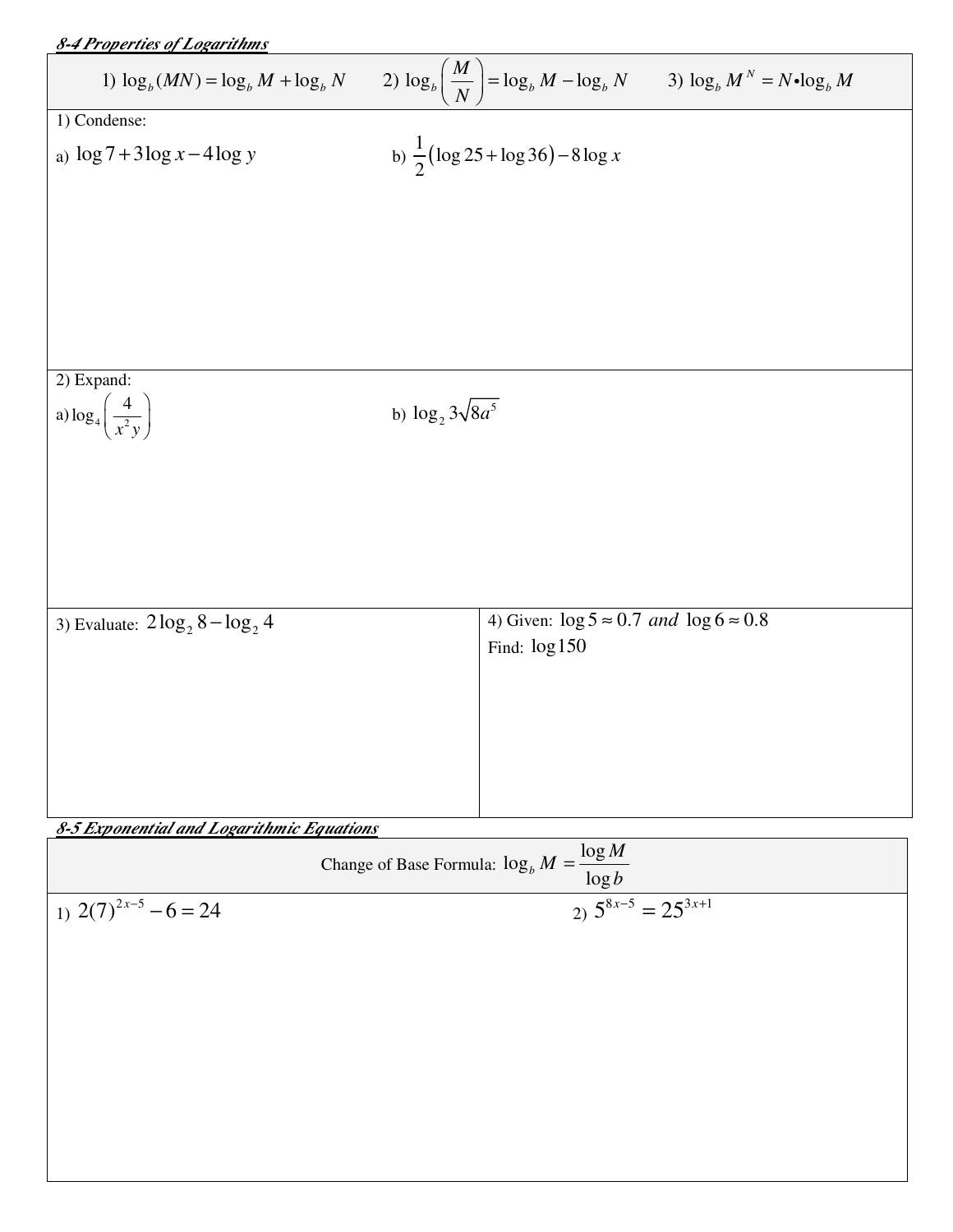| 8-6 Natural Logarithms $e \approx$ |
|------------------------------------|
|------------------------------------|

| 1) $\ln M = \log_e M$                              | 2) $\log_e e = 1$     | 3) $e^{\log_e x} = x$                                                                                                     |
|----------------------------------------------------|-----------------------|---------------------------------------------------------------------------------------------------------------------------|
| 1) Condense: $2 \ln 5 - \frac{1}{2} \ln x + \ln y$ |                       | 2) Simplify: $3-4\ln e^5$                                                                                                 |
|                                                    |                       |                                                                                                                           |
|                                                    |                       |                                                                                                                           |
|                                                    |                       |                                                                                                                           |
|                                                    |                       |                                                                                                                           |
| 3) $ln(3n+2)^2 - 4 = 10$                           | 4) $e^{5x+1} - 2 = 7$ | 5) $ln(x+5) + ln(x-5) = 0$                                                                                                |
|                                                    |                       |                                                                                                                           |
|                                                    |                       |                                                                                                                           |
|                                                    |                       |                                                                                                                           |
|                                                    |                       |                                                                                                                           |
|                                                    |                       |                                                                                                                           |
|                                                    |                       |                                                                                                                           |
|                                                    |                       |                                                                                                                           |
| <u>Compounding Continuously</u> : $A = Pe^{rt}$    |                       | 6) You put \$200 in a CD and it will be worth \$300 in 4 years. What type of interest rate are you getting if interest is |
| compounded continuously?                           |                       |                                                                                                                           |
|                                                    |                       |                                                                                                                           |
|                                                    |                       |                                                                                                                           |
|                                                    |                       |                                                                                                                           |

#### *Chapter 9 Rational Functions*

| <b>Fractions</b>                      |           |         |                 |
|---------------------------------------|-----------|---------|-----------------|
| 10<br>◠<br>$\mathfrak{I}$<br>1<br>— • | ר ו<br>2) | 3)<br>O | (4)<br>$\sim$ . |
|                                       |           |         |                 |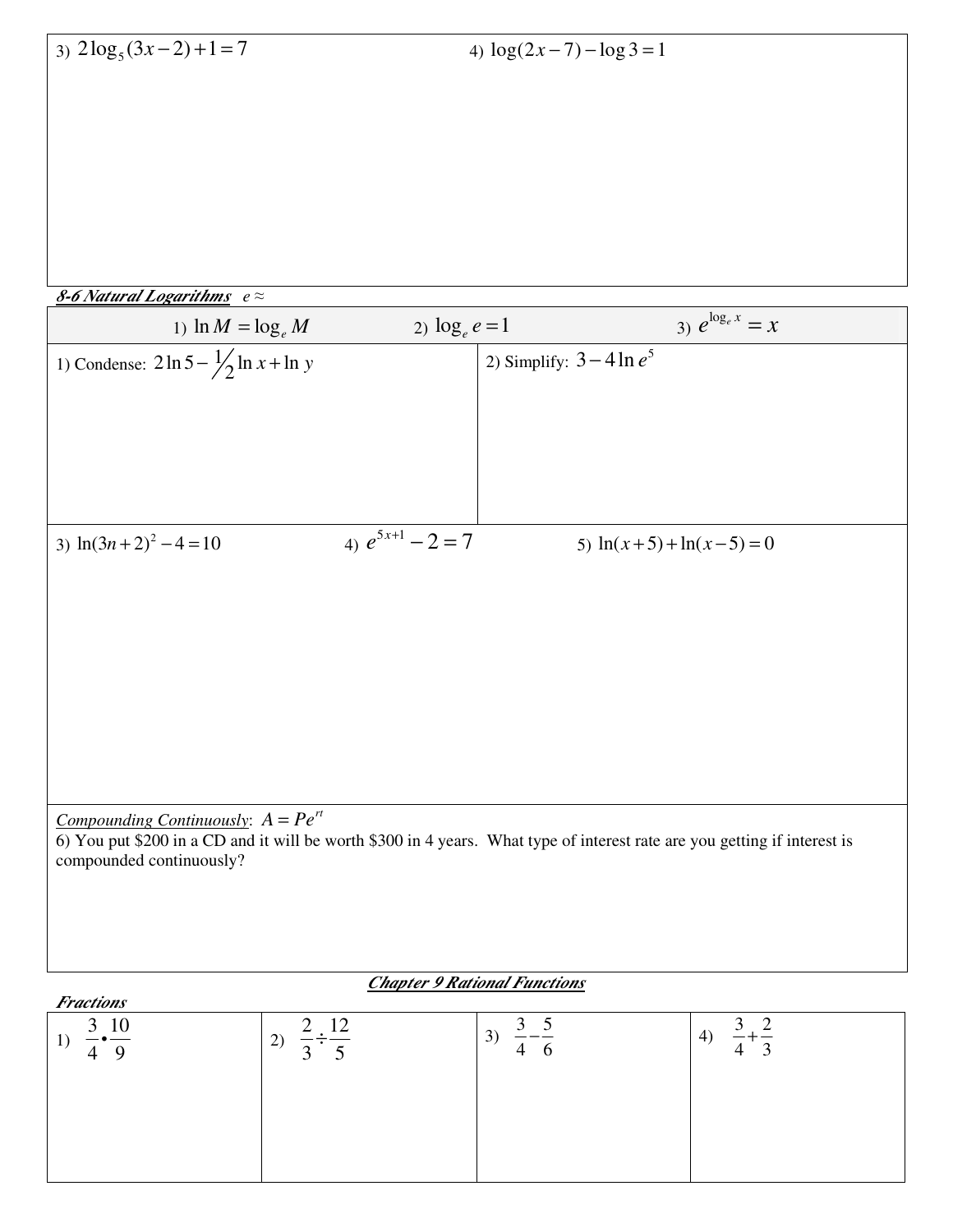| Factoring |  |
|-----------|--|
|           |  |

| $ 1\rangle -12x^3 + 8x^2$           | 2) $2x^2 + 10x + 12$      | 3) $x^2 + 2xy - 8y^2$ | 4) $6x^2 - 5x - 4$                                  |
|-------------------------------------|---------------------------|-----------------------|-----------------------------------------------------|
|                                     |                           |                       |                                                     |
|                                     |                           |                       |                                                     |
|                                     |                           |                       |                                                     |
|                                     |                           |                       |                                                     |
| 5) $4x^6 - 81y^2$                   | 6) $100x^2 - 140x + 49$   | 7) $x^3 + 27$         | 8) $8x^6 - 125y^3$                                  |
|                                     |                           |                       |                                                     |
|                                     |                           |                       |                                                     |
|                                     |                           |                       |                                                     |
|                                     |                           |                       |                                                     |
| 9-4 Rational Expressions            |                           |                       |                                                     |
| 1) $\frac{12x^5y^{-6}}{4x^{-4}y^2}$ | 2) $\frac{x^2-16}{5x-20}$ |                       | 3) $\frac{30x^6}{5y^{-4}} \div \frac{3x^{-2}}{10y}$ |
|                                     |                           |                       |                                                     |

| $4) \frac{2x^2 - 2}{4x} \div \frac{x^2 + 3x + 2}{2x^2 + 4x}$ | 5) $\frac{x-1}{x^2-5x+4}$ (12-3x) | $\frac{3x^5}{6}$<br>6) $\frac{x-5}{6x^3}$<br>$\frac{1}{2x-10}$ |
|--------------------------------------------------------------|-----------------------------------|----------------------------------------------------------------|
|                                                              |                                   |                                                                |

*9-5 Adding and Subtracting Rational Expressions* 

| $\boldsymbol{\omega}$<br>$\frac{x^2}{4x} + \frac{3x}{4x}$<br>1) | 2) $\frac{x^2+2}{x^2-9} - \frac{11}{x-3}$ | $\frac{x}{x^2-x-2} + \frac{x+5}{x^2-1}$<br>3) |
|-----------------------------------------------------------------|-------------------------------------------|-----------------------------------------------|
|                                                                 |                                           |                                               |
|                                                                 |                                           |                                               |
|                                                                 |                                           |                                               |
|                                                                 |                                           |                                               |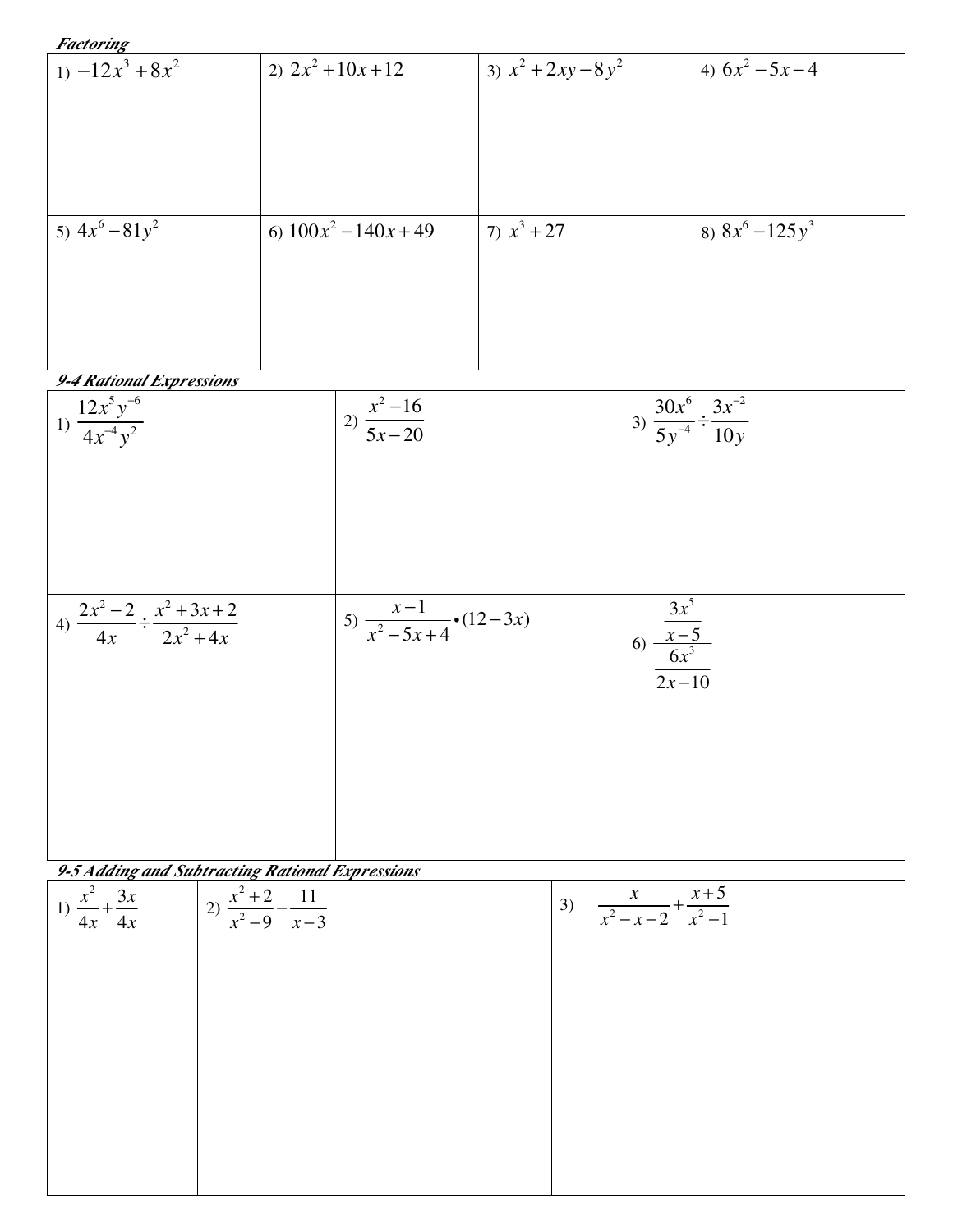| 9-6 Solving Rational Equations                                     |                                                                                                              |                                                       |
|--------------------------------------------------------------------|--------------------------------------------------------------------------------------------------------------|-------------------------------------------------------|
| 1) $\frac{x-3}{x+4} = \frac{2}{x}$                                 |                                                                                                              |                                                       |
|                                                                    | 2) $\frac{x}{4} - x = \frac{3}{2x}$                                                                          | $rac{3}{x^2-4} - \frac{4}{x+2} = \frac{1}{x-2}$<br>3) |
|                                                                    |                                                                                                              |                                                       |
|                                                                    |                                                                                                              |                                                       |
|                                                                    |                                                                                                              |                                                       |
|                                                                    |                                                                                                              |                                                       |
|                                                                    |                                                                                                              |                                                       |
|                                                                    |                                                                                                              |                                                       |
|                                                                    |                                                                                                              |                                                       |
|                                                                    |                                                                                                              |                                                       |
|                                                                    |                                                                                                              |                                                       |
|                                                                    |                                                                                                              |                                                       |
|                                                                    |                                                                                                              |                                                       |
|                                                                    |                                                                                                              |                                                       |
|                                                                    |                                                                                                              |                                                       |
|                                                                    |                                                                                                              |                                                       |
|                                                                    |                                                                                                              |                                                       |
|                                                                    |                                                                                                              |                                                       |
|                                                                    |                                                                                                              |                                                       |
|                                                                    |                                                                                                              |                                                       |
|                                                                    |                                                                                                              |                                                       |
|                                                                    | <b>Chapter 11 – Sequences and Series</b>                                                                     |                                                       |
| 11-2 Arithmetic Sequences                                          |                                                                                                              |                                                       |
|                                                                    | $a_n = a_0 + dn$ , $d = common difference$ , $n = which term$ , $a_0 = term$ before the 1 <sup>st</sup> term |                                                       |
| Is the sequence arithmetic? If so, identify the common difference. |                                                                                                              |                                                       |
| 1) $3, 10, 17, \ldots$                                             | 2) $6, -2, -10, \ldots$                                                                                      | $3)$ 1, -2, 5,                                        |
|                                                                    |                                                                                                              |                                                       |
|                                                                    |                                                                                                              |                                                       |
|                                                                    |                                                                                                              |                                                       |
| 4) Write an equation for the sequence:                             | 5) Find the $32nd$ term of the sequence:                                                                     | 6) Find the $17th$ term of the sequence:              |
| $-2, 5, 12, \ldots$                                                | $8, 11, 14, \ldots$                                                                                          | $a_{18} = 18, d = 5$                                  |
|                                                                    |                                                                                                              |                                                       |
|                                                                    |                                                                                                              |                                                       |
|                                                                    |                                                                                                              |                                                       |
|                                                                    |                                                                                                              |                                                       |
|                                                                    |                                                                                                              |                                                       |
|                                                                    |                                                                                                              |                                                       |
|                                                                    |                                                                                                              |                                                       |
|                                                                    |                                                                                                              |                                                       |
|                                                                    |                                                                                                              |                                                       |
|                                                                    |                                                                                                              |                                                       |

### **11-3 Geometric Sequences**

 $a_n = a_0(r)^n$ ,  $r = common ratio$ ,  $n = which term$ ,  $a_0 = term$  before the 1<sup>st</sup> term

What type of sequence? If it is geometric, then what is the common ratio and the next 2 terms.<br>
1) 3, 6, 12, ... 2) -6, -2, 2, ... 3) 90, -30, 1 3) 90,  $-30$ , 10, …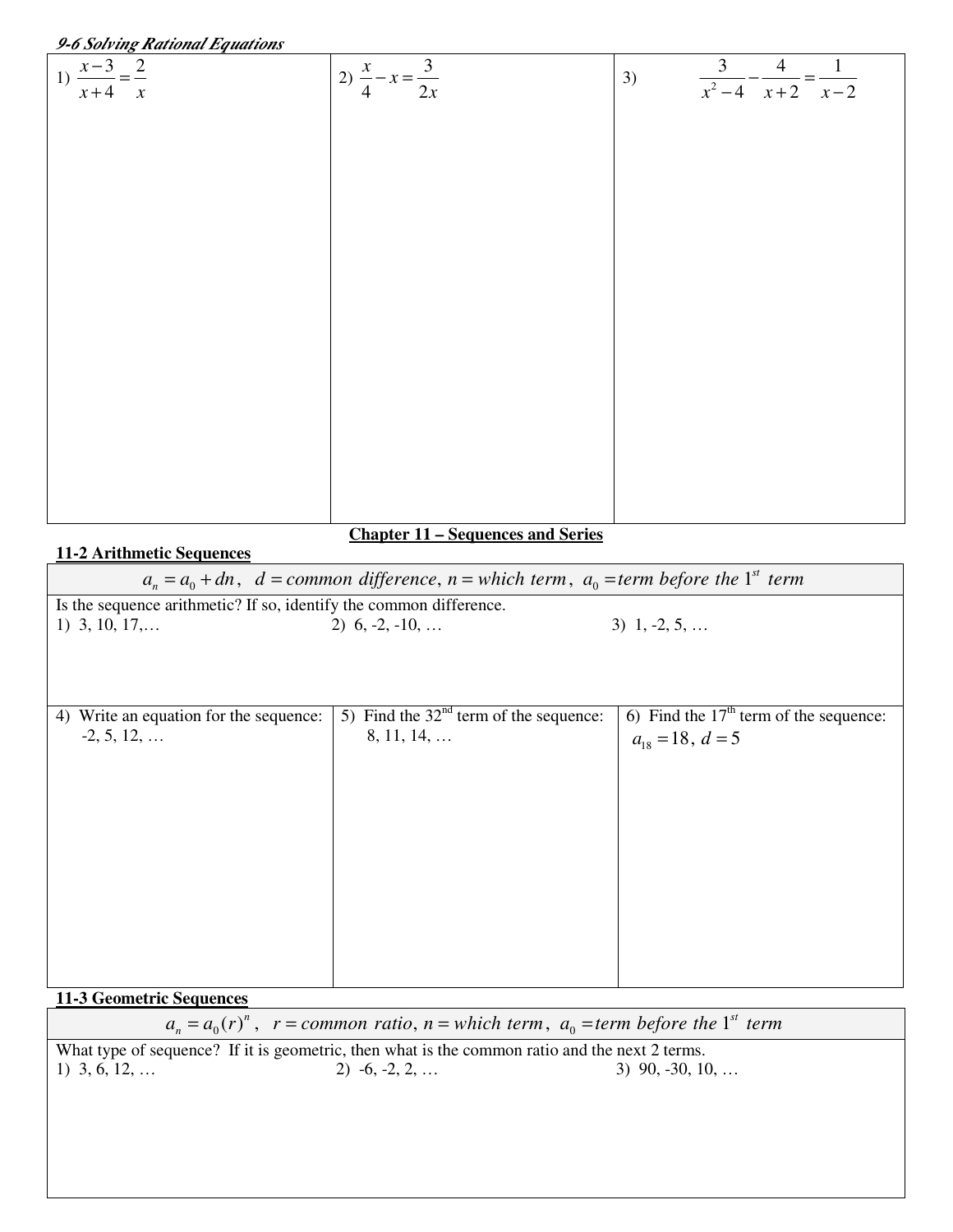| 4) Write an equation for the sequence. | 5) Find the $10th$ term of the sequence: | 6) Find the $10th$ term of the sequence: |
|----------------------------------------|------------------------------------------|------------------------------------------|
| Generate the first 5 terms:            |                                          | $a_{12} = -36, r = 2$                    |
| $a_1 = 2, r = -3$                      | $a_9 = 180, r = \frac{1}{2}$             |                                          |
|                                        |                                          |                                          |
|                                        |                                          |                                          |
|                                        |                                          |                                          |
|                                        |                                          |                                          |
|                                        |                                          |                                          |
|                                        |                                          |                                          |
|                                        |                                          |                                          |
|                                        |                                          |                                          |

## **11-4 Arithmetic Series**

| $S_n = \frac{n}{2}(a_1 + a_n)$ , $n = which term, a_1 = 1^{st} term, a_n = last term$ |                              |                                           |  |  |  |
|---------------------------------------------------------------------------------------|------------------------------|-------------------------------------------|--|--|--|
| Tell if it is a sequence or series. Tell if it is infinite or finite.                 |                              |                                           |  |  |  |
| 1) $3 + 8 + 13 + 18$                                                                  | $2)$ 7, 5, 3,                | $3)$ 13 + 12 + 11 +                       |  |  |  |
|                                                                                       |                              |                                           |  |  |  |
| 4) Write the related series. Evaluate                                                 | 5) The sequence has 8 terms. | 6) Evaluate the series to the $7th$ term: |  |  |  |
| the series:                                                                           | Evaluate the series:         | $21 + 18 + 15 + \ldots$                   |  |  |  |
| $-12, -2, 8, 18$                                                                      | $2, 6, 10, \ldots, 30$       |                                           |  |  |  |
|                                                                                       |                              |                                           |  |  |  |
|                                                                                       |                              |                                           |  |  |  |
|                                                                                       |                              |                                           |  |  |  |
|                                                                                       |                              |                                           |  |  |  |
|                                                                                       |                              |                                           |  |  |  |
|                                                                                       |                              |                                           |  |  |  |
|                                                                                       |                              |                                           |  |  |  |
|                                                                                       |                              |                                           |  |  |  |
|                                                                                       |                              |                                           |  |  |  |
|                                                                                       |                              |                                           |  |  |  |
| 11-5 Geometric Series                                                                 |                              |                                           |  |  |  |
|                                                                                       | $a_1(1-r^n)$                 | Infinite Series $S = \frac{a_1}{a_2}$     |  |  |  |

| Finite Series: $S_n = \frac{a_1(1-r^n)}{1-r}$  | <i>Infinite Series</i> : $S_{\infty} = \frac{a_1}{1-r}$                   |
|------------------------------------------------|---------------------------------------------------------------------------|
| 1) Evaluate for the specified number of terms: | Which series have a sum?                                                  |
| $1 + 3 + 9 + \dots$ ; n = 7                    | 2) $120 + 60 + 30 + $                                                     |
|                                                | 3) $5 + 15 + 45 + $                                                       |
|                                                |                                                                           |
| 4) Evaluate the infinite geometric series:     | 5) Is the series <i>arithmetic</i> or <i>geometric</i> ? Evaluate for the |
| $3 + \frac{1}{3} + \frac{1}{27} + \dots$       | specified number of terms.<br>$-3 + 12 - 48 + $ ; n = 6                   |
|                                                |                                                                           |
|                                                |                                                                           |
|                                                |                                                                           |
|                                                |                                                                           |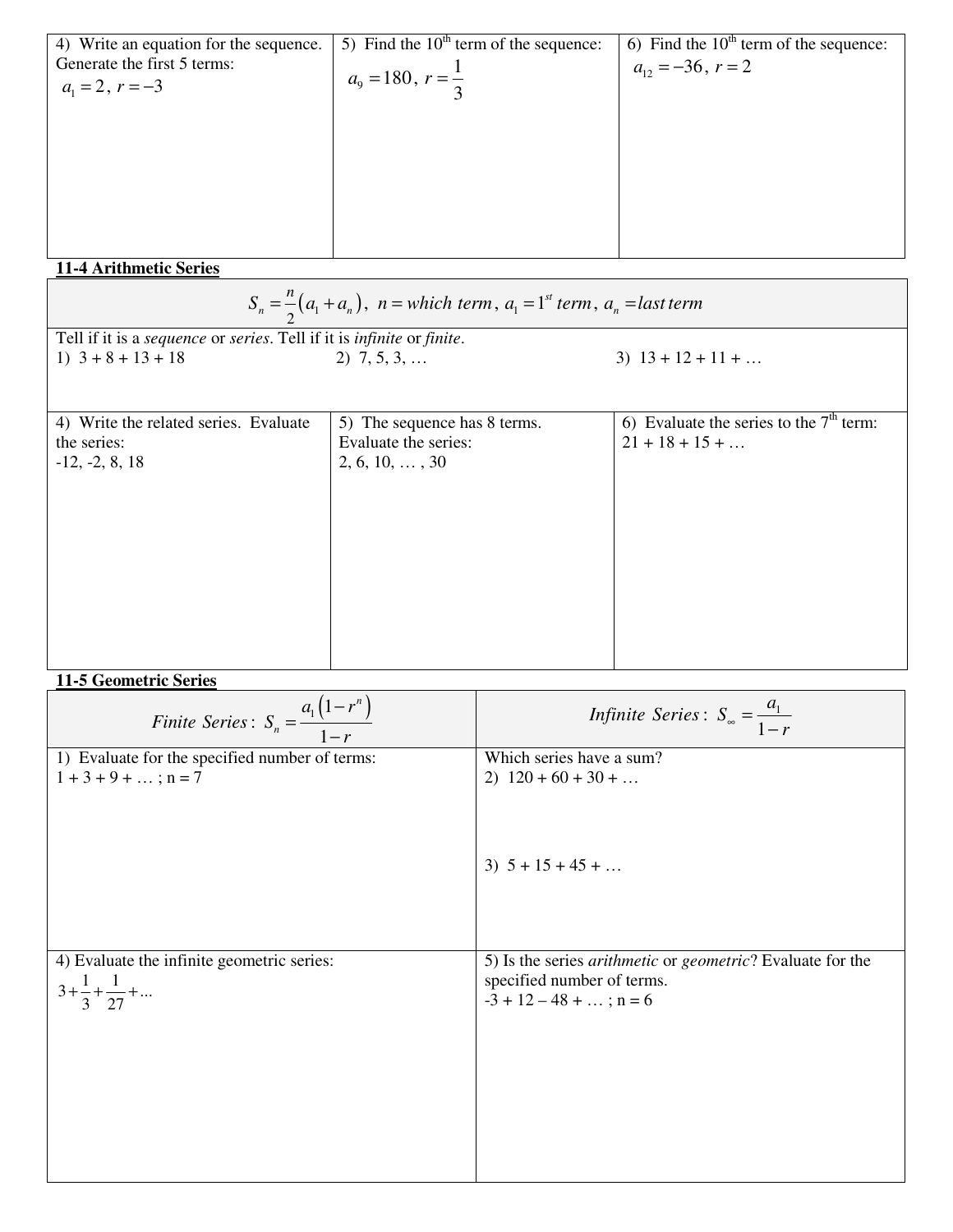### *Chapter 10 – Quadratic Relations and Conic Sections*

| 10-2 Parabolas                                                                  |           |                                                                                   |                           |           |
|---------------------------------------------------------------------------------|-----------|-----------------------------------------------------------------------------------|---------------------------|-----------|
| <b>Opens Horizontally</b>                                                       |           | <b>Opens Vertically</b>                                                           |                           |           |
| Equation<br>Focus: $c = \frac{1}{4a}$                                           | Directrix | Equation                                                                          | Focus: $c = \frac{1}{4a}$ | Directrix |
| $x = ay^2$<br>(c,0)                                                             | $x = -c$  | $y = ax^2$                                                                        | (0,c)                     | $y = -c$  |
| $x = -\frac{1}{8}y^2$<br>УI                                                     |           | $y = 2x^2$                                                                        |                           |           |
| $-4$ $-3$ $-2$ $-1$<br>$\overline{2}$<br>$\overline{\mathbf{3}}$                |           | $-4$ $-3$ $-2$ $-1$<br>$\overline{2}$<br>ű                                        | $3^{-}$                   |           |
| 1) Identify the focus and directrix.<br>$y = 3x^2$                              |           | 2) Identify the focus and directrix.<br>$x = -\frac{1}{12}y^2$                    |                           |           |
| 3) Sketch the graph and identify the vertex, focus, and<br>directrix: $x = y^2$ |           | 4) Sketch the graph and identify the vertex, focus, and<br>directrix: $x^2 = -4y$ |                           |           |

#### *10-3 Circles Center is at origin Center is at (h,k)* Equation Center Radius Equation | Center | Radius  $x^2 + y^2 = r^2$   $(h,k)$  $(x-h)^2 + (y-k)^2 = r^2$   $(h,k)$  $r = \sqrt{r^2}$ 2 2 ( 2) ( 3) 25 *x y* − + + =  $x^2 + y^2 = 16$  $-8.76543/2.1C_11234$ Ŧ  $-2 - 1$  $-3$  $\overline{2}$ 8  $\overline{1}$ ł2ŀз,

 $r = \sqrt{r^2}$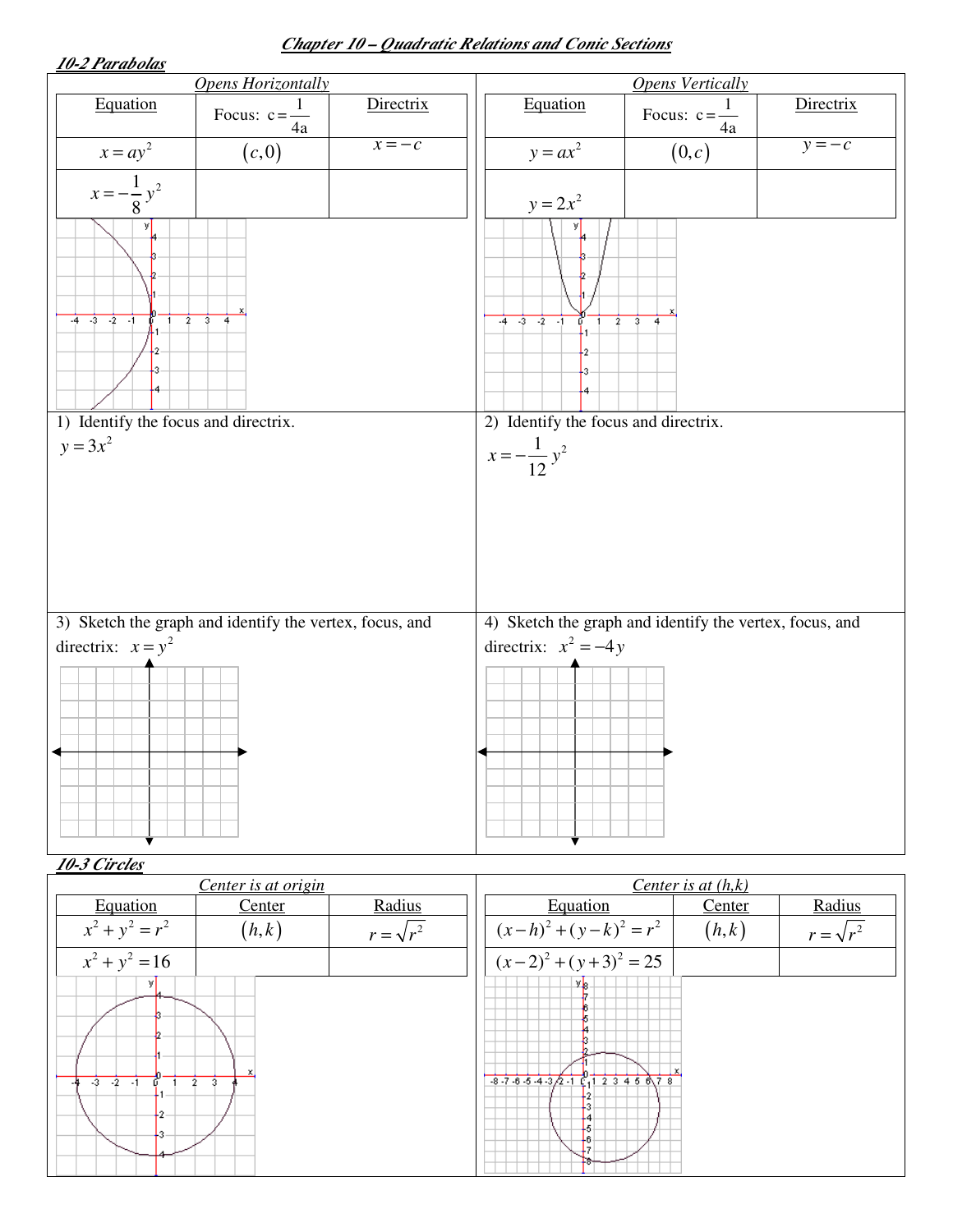

2 , 2

16 4  $\frac{x^2}{16} + \frac{y^2}{4} =$ 

1

 $\frac{x}{a^2} + \frac{y}{b^2} = 1$  (±*a*,0)  $(0, \pm b)$  (±*c*,0)



x

5

 $-5$  .

 $-3 - 2 - 1$ 

б

3 4 5 2

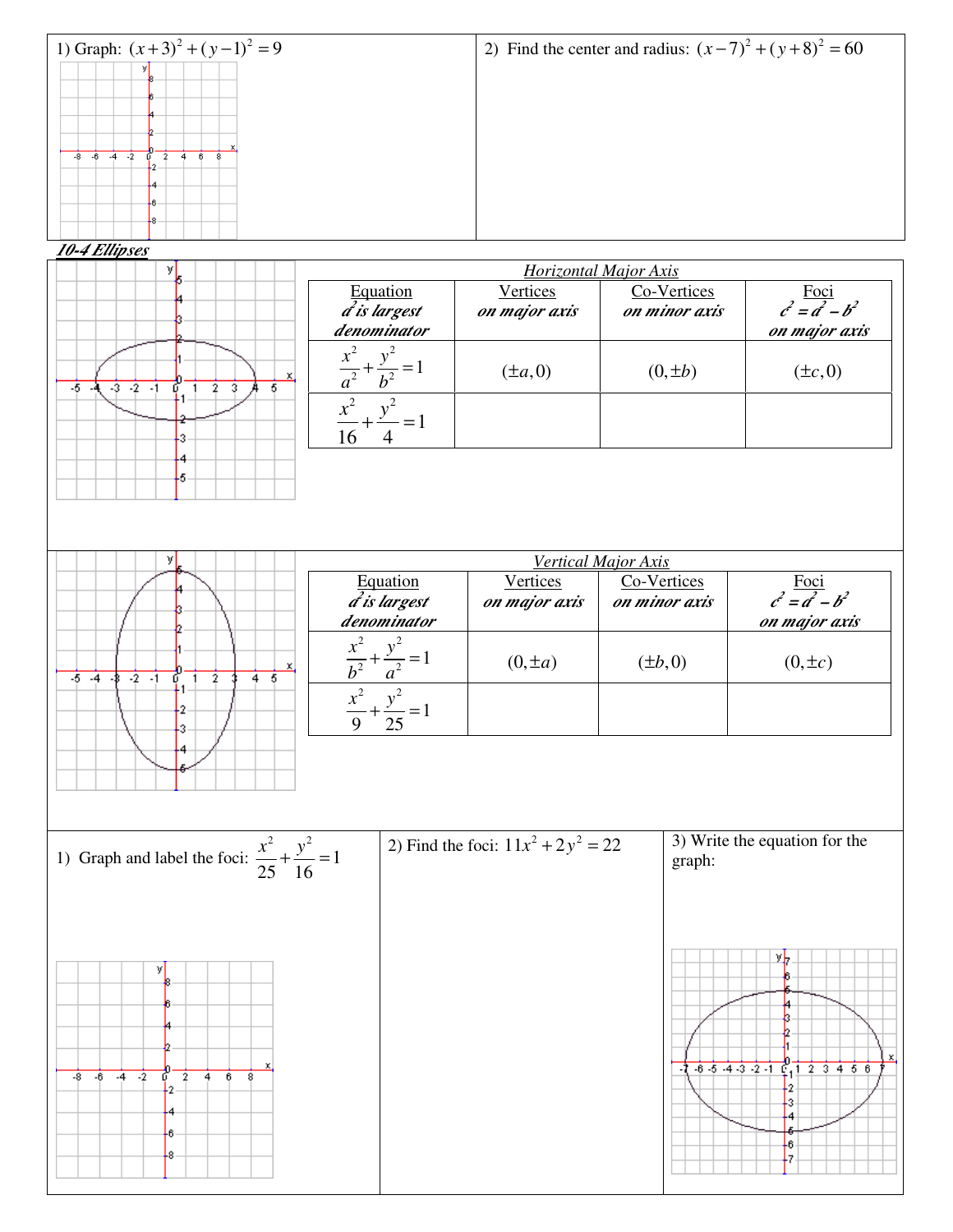